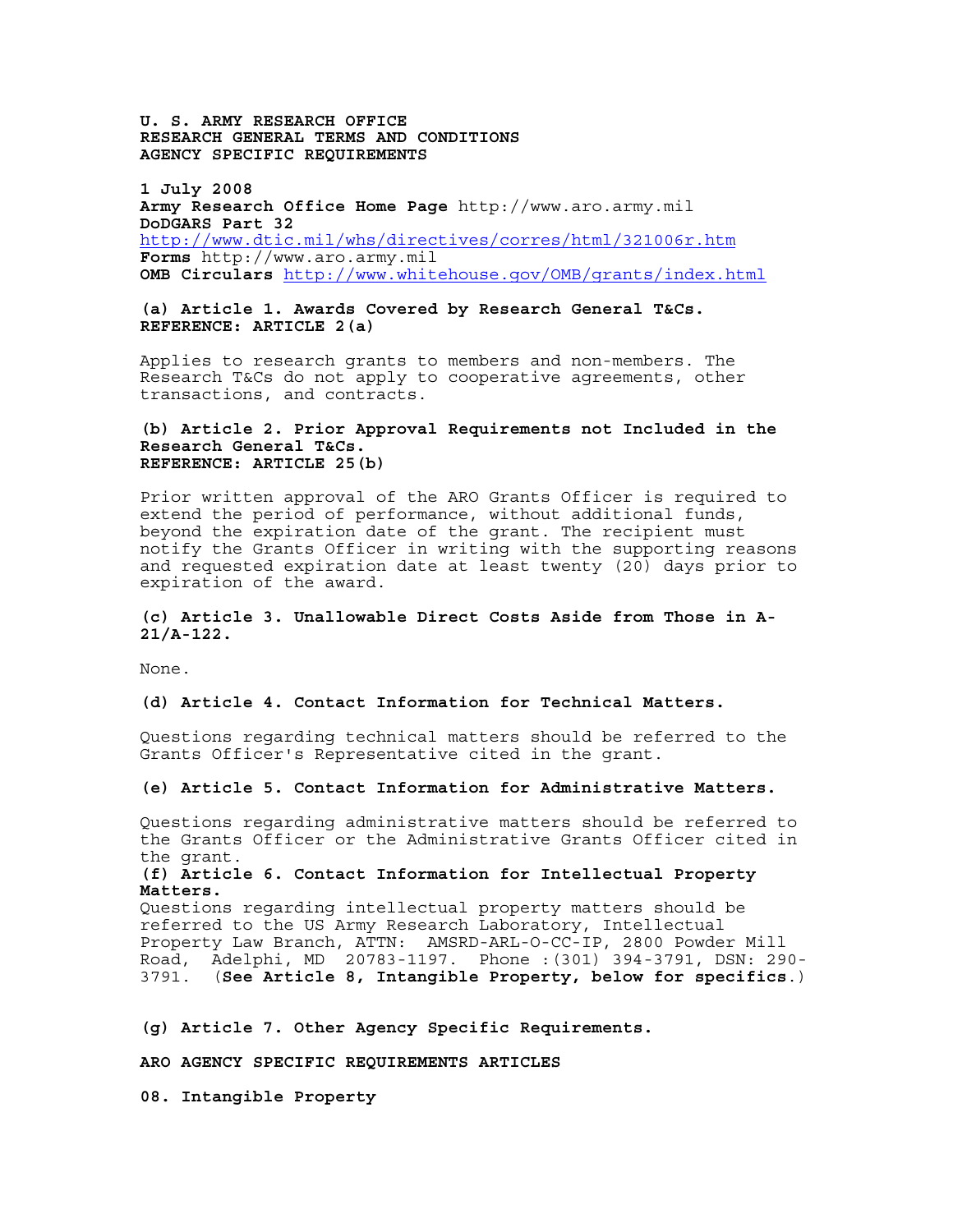**09. Monitoring and Reporting Program Performance 10. Termination 11. Enforcement 12. Collection of Amounts Due 13. National Policy Requirements 14. Reporting Potentially Classifiable Information ARTICLES WITH NO RESEARCH TERMS & CONDITIONS REFERENCE 15. Option to Renew 16. Modification of the Grant Articles 17-19 incorporated from "U.S Army Research Office General Terms and Conditions For Grant Awards To Educational Institutions and Other Nonprofit Organizations". 17. Foreign Travel Reporting Requirement** 

- **18. Delegation of Administration Duties 19. Cargo Preference**
- **20. Revised Budget Requirements (Item "H") 21. Technical reporting (Item "I") 22. Financial reporting (Item "J") 23. Incremental funding actions (Item "K")**

**Article 08. Intangible Property. REFERENCE: RESEARCH GENERAL TERMS & CONDITIONS, ARTICLE 36** 

POC for communications relating to intellectual property is the US Army Research Laboratory, Intellectual Property Law Branch. (**See Article 6, Contact Information for Intellectual Property Matters.**) Additionally, the recipient shall use DD Form 882, Report of Inventions and Subcontracts, for disclosure of patents and inventions. Reports are only required when an invention is considered reportable during the award's performance period. Annual negative reports are not required. A final Report of Inventions and Subcontracts is due ninety (90) days after the expiration of the final research period. The award shall not be closed out until this reporting requirement is met.

## **Article 09. Monitoring and Reporting Program Performance. REFERENCE: RESEARCH GENERAL TERMS & CONDITIONS, 51(b)**

Technical reporting requirements are contained in the award.

## **Article 10. Termination. REFERENCE: RESEARCH GENERAL TERMS & CONDITIONS, ARTICLE 61**

In cases of partial or full termination by the recipient, the recipient shall provide a written termination notice to the ARO Grants Officer no later than 30 calendar days prior to the effective date of termination.

**Article 11. Enforcement. REFERENCE: RESEARCH GENERAL TERMS & CONDITIONS, ARTICLE 62**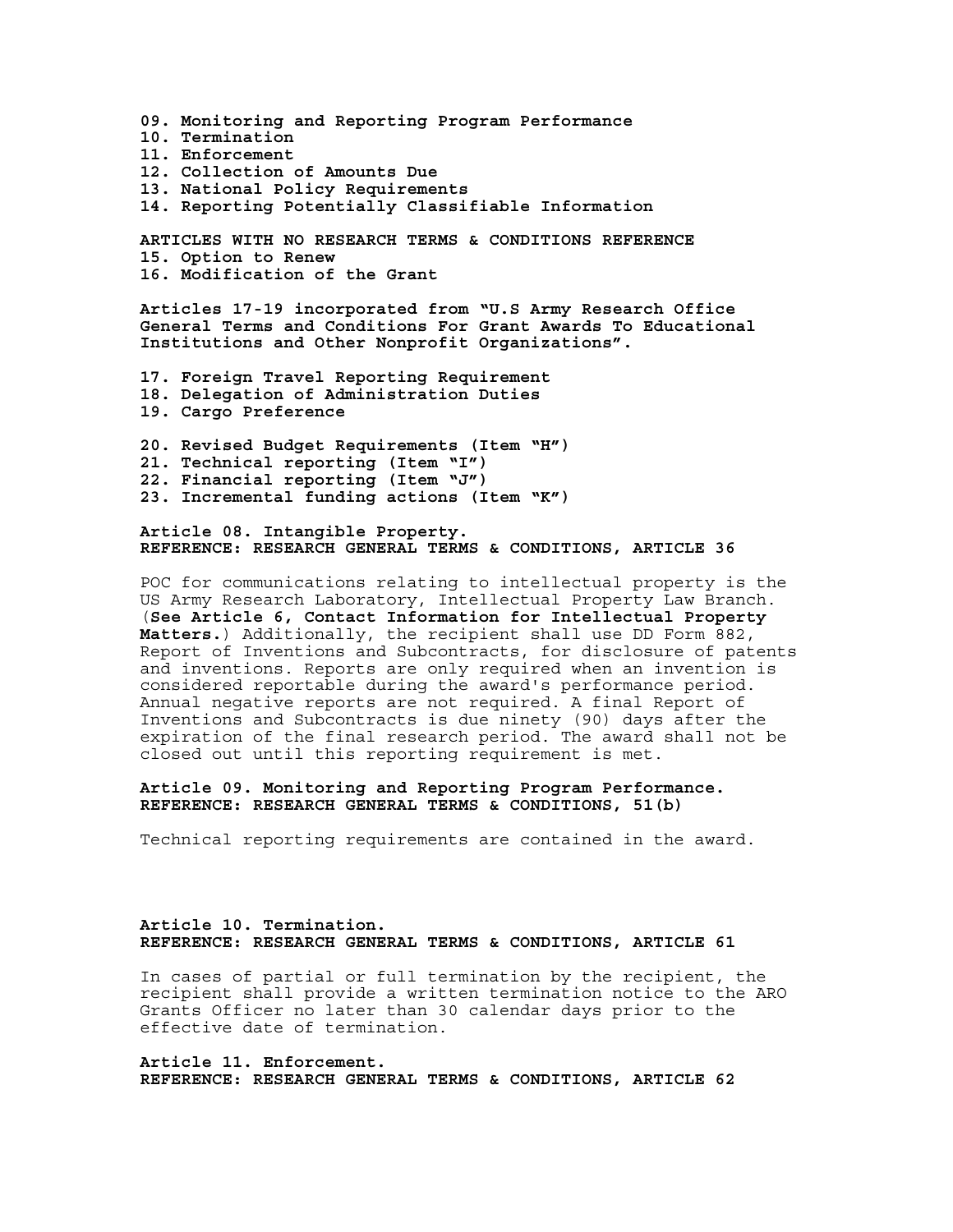The recipient shall submit claims arising out of or relating to this grant in writing to the ARO Grants Officer and shall specify the nature and basis for the relief required and include all data that supports the claim. The recipient and Grants Officer shall attempt to resolve all issues at the Grants Officer level. Both parties shall use Alternative Dispute Resolution (ADR) procedures to the maximum extent possible. If ADR procedures are not successful, the recipient may submit an appeal to the Department of Army's Grant Appeal Authority. Appeal procedures shall be in accordance with DODGARs §22.815(e)(3).

### **Article 12. Collection of Amounts Due. REFERENCE: RESEARCH GENERAL TERMS & CONDITIONS, ARTICLE 73**

In absence of a mutual agreement between the recipient and the awarding agency, the ARO Grants Officer shall make a decision regarding any recipient indebtedness and submit a written notice of such decision to the recipient. Within 30 calendar days of the Grants Officer's decision, the recipient shall either pay the amount owed or inform the Grants Officer of the recipient's intent to appeal the decision. If the recipient elects to appeal the decision, the recipient has 90 calendar days, or 150 calendar days if ADR procedures are used, after receipt of the Grants Officer's decision to file the appeal in writing to the Department of Army's Grant Appeal Authority. If the recipient elects not to appeal, any amounts not paid within 30 calendar days of the decision will be considered a delinquent debt. Appeal procedures shall be in accordance with DODGARs §22.815(e) (3) (i).

**Article 13. National Policy Requirements. REFERENCE: RESEARCH GENERAL TERMS & CONDITIONS, ARTICLE 11, See Web-link below for complete listing:** 

**http://www.nsf.gov/bfa/dias/policy/rtc/index.jsp** 

**Human Subjects and Animal Use**:

**For Animals**: Prior written approval is required to use or subcontract for the use of laboratory animals in any manner whatsoever from the US Army Medical Research and Materiel Command, Animal Care and Use Office.

**For Humans:** Research using human subjects may not begin until the U.S. Army Surgeon General's Human Subjects Research Review Board (HSRRB) approves the protocol. Written approval to begin research or subcontract for the use of human subjects under the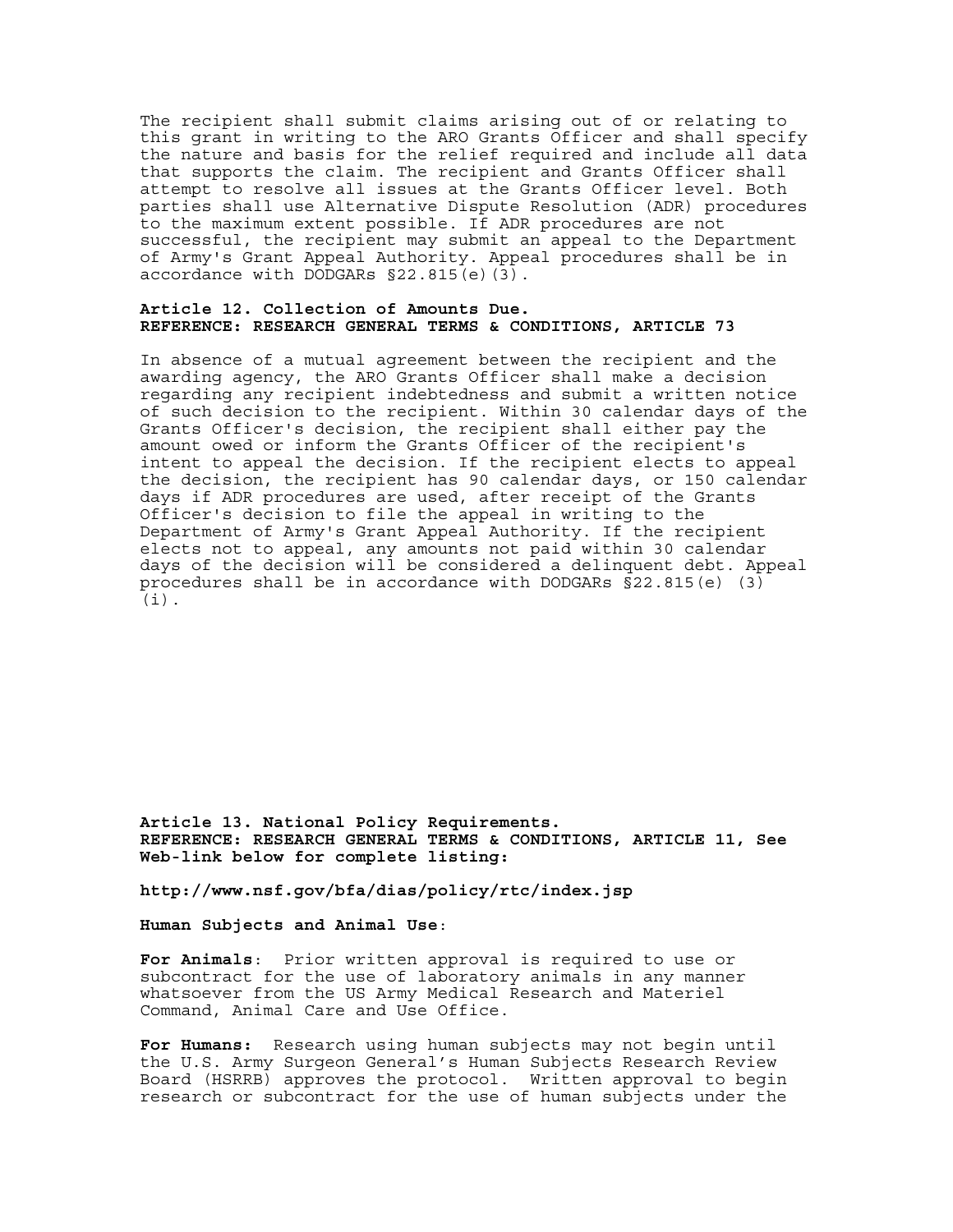applicable protocol proposed for any award made will be issued from the US Army Medical Research and Material Command, HSRRB, under separate letter to the funded institution and the Principal Investigator.

Contact information for specific questions pertaining to research for Human or Animal subjects may be directed to:

USAMRMC, Division of Regulated Activities and Compliance USAMMDA MCMR-UMR 1430 Veterans Drive Ft Detrick MD 21702-9232 Phone: 301-619-0317 Fax: 301-619-0197 usamrmcregulatoryaffairs@amedd.army.mil

#### **Article 14. Reporting Potentially Classifiable Information REFERENCE: ARO RESEARCH GENERAL TERMS & CONDITIONS, ARTICLE 54**

Agency program managers may review the results of research from this award (as documented in reports, presentations, or similar) to determine whether any restrictions on the additional distribution of the information are appropriate. This includes a determination by the program manager whether any of the research information is potentially subject to control as Classified Military Information (CMI) under guidance and criteria established in the following documents: National Security Decision Directive 189, National Policy on the Transfer of Scientific, Technical and Engineering Information; Executive Order (EO) 12958, Classified National Security Information; and existing Defense Security Classification Guides. Any information designated by the program manager as potentially subject to control as CMI will be surrendered to the Agency for safeguarding until the material is officially designated as such by an Agency Original Classification Authority. Additionally, the Agency may establish restrictions on the release of information which a program manager has determined is not properly designated as CMI, but which is properly designated as sensitive information under the authority of the Agency operations security program. Applicants are also required to comply with any applicable export control laws.

#### **ARTICLES WITH NO REFERENCE: RESEARCH GENERAL TERMS & CONDITIONS REFERENCE (Art.15 & 16)**

#### **Article 15. Option to Renew.**

If an option is indicated in the award document, the Government may require the continuation of the research. The option shall be exercised by a modification to the grant. The recipient is advised that the grantor's obligation to provide funding for increments and/or options included in the grant is contingent upon satisfactory performance and the availability of funds. Accordingly, no legal liability on the part of the grantor exists unless or until funds are made available to the grantor and notice of such availability is confirmed in writing to the recipient. Performance of the research must be deemed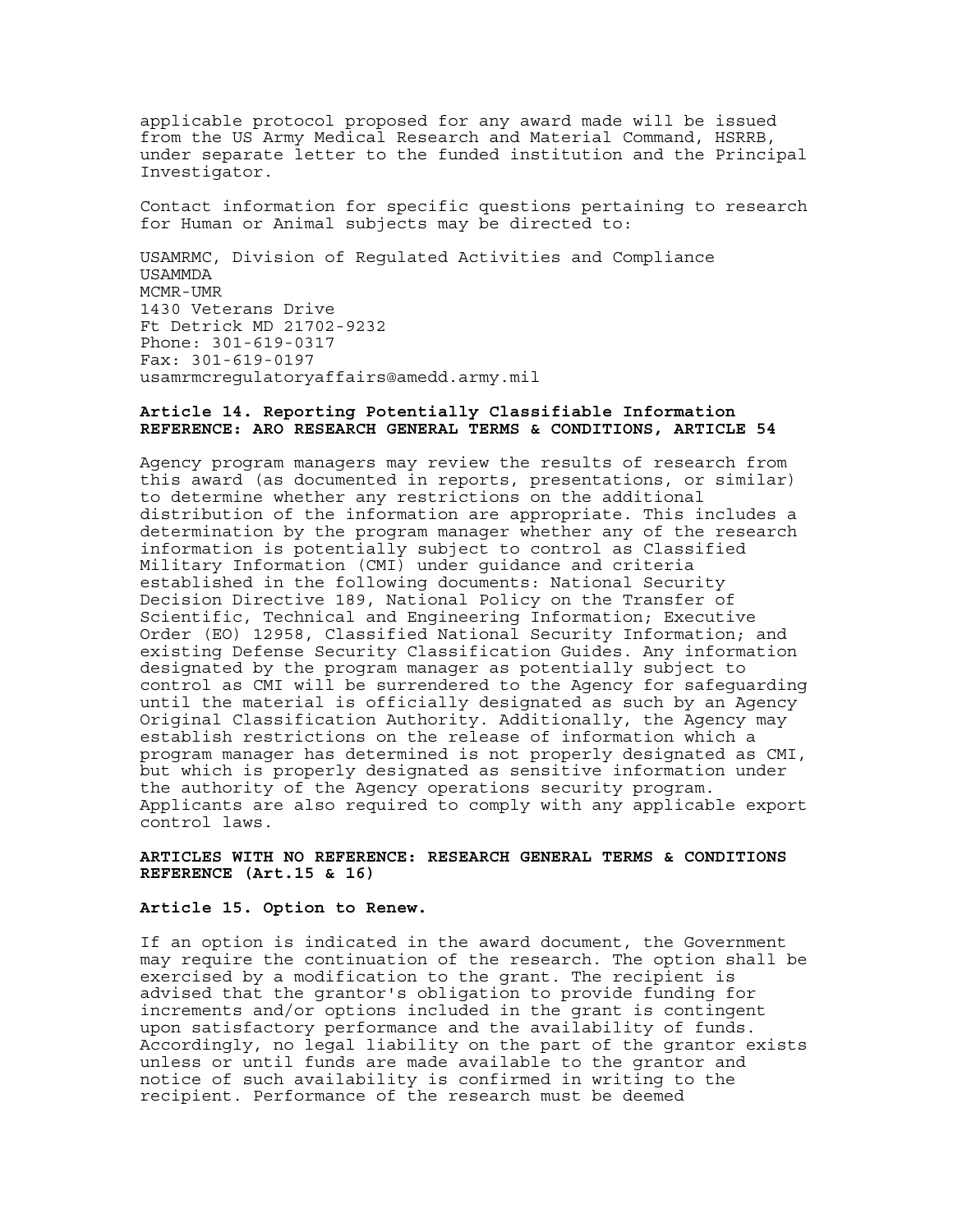satisfactory in the judgment of the ARO Scientific Officer/Technical Monitor.

## **Article 16. Modification of the Grant.**

Requests by the recipient to modify a grant must be in writing to the ARO Grants Officer. A grant modification incorporating the request will be unilaterally issued at the discretion of the Grants Officer.

**Articles 17-19 incorporated from "U.S Army Research Office General Terms and Conditions For Grant Awards To Educational Institutions and Other Nonprofit Organizations".** 

### **Article 17. Foreign Travel Reporting Requirement REFERENCE: No reference in RESEARCH GENERAL TERMS & CONDITIONS.**

Within thirty (30) days after returning to the United States from foreign travel, the Principal Investigator shall submit an acceptable trip report to the Grants Officer summarizing the highlights of the trip. Reimbursement for travel is contingent upon receipt of an acceptable trip report. If the trip report is not received by the required date, reimbursement will not be authorized.

## **Article 18. Delegation of Administration Duties REFERENCE: A-110 Section 215.47, Contract Administration.**

Certain grant administration duties have been delegated to the Office of Naval Research (ONR) identified in the Research Grant. These duties are as follows:

a. Provisionally approve all Requests for Advance or Reimbursement (SF 270).

b. Perform all property administration services except the approval of recipient's requests to purchase equipment with grant funds. Such approvals must be granted by the ARO Grants Officer.

c. Perform all plant clearance functions.

d. Approve requests for Registration of Scientific and Technical Information Services (DD Form 1540).

e. Obtain the interim (if required) and final financial report(s).

f. Obtain the interim patent report(s).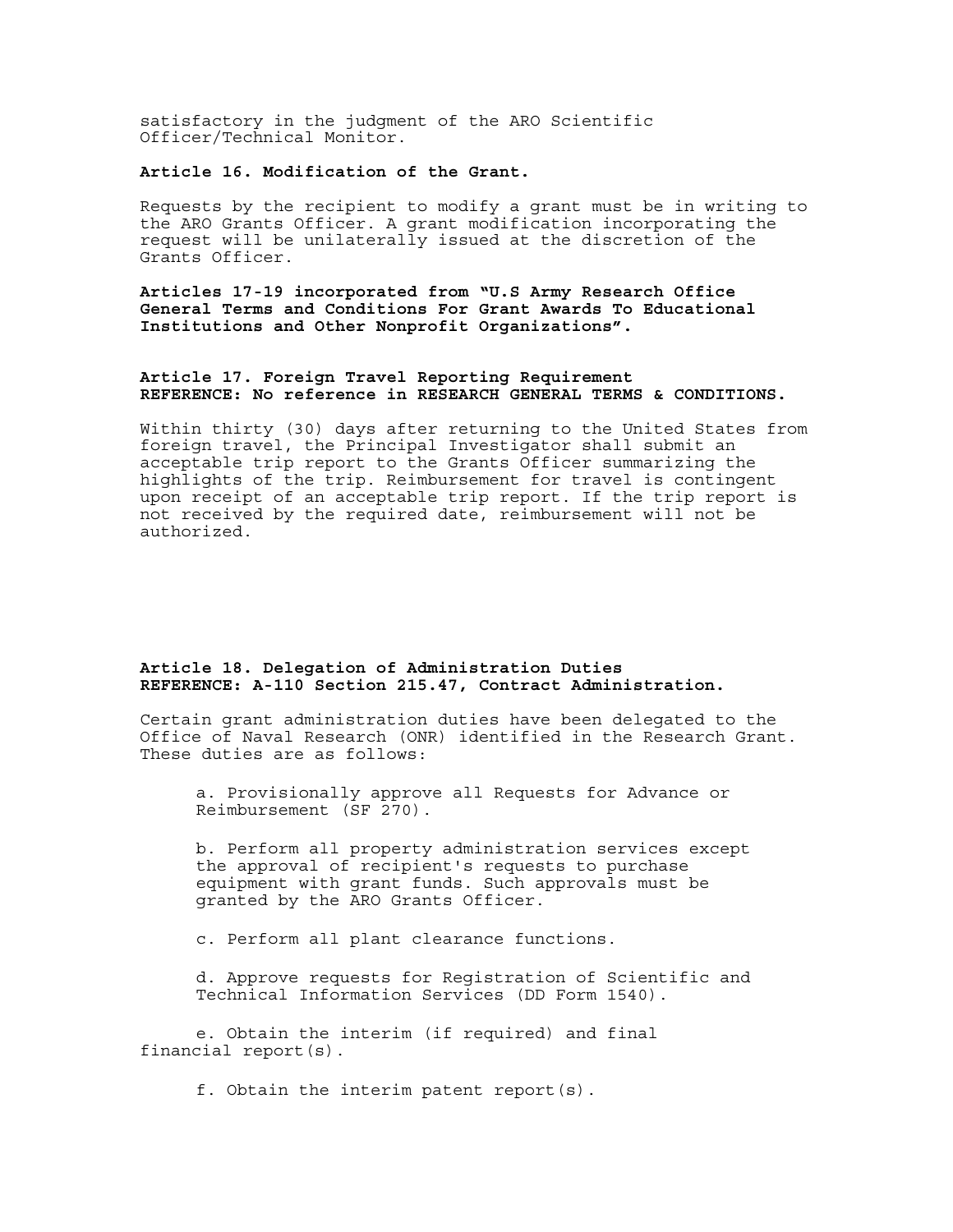g. Execute administrative closeout procedures, which includes the following:

> 1. Obtain the final Report of Inventions and Subcontracts (DD Form 882).

2. Obtain final payment request, if any.

3. Obtain final property report and dispose of purchased property and government furnished equipment (GFE) in accordance with the DODGARs Part 22, Subpart G.

4. Perform a review of final incurred costs and assist the Grants Officer in resolving exceptions, if any, resulting from questioned costs.

5. Assure that all refunds due the Government are received by the grantor.

NOTE: This term and condition is not applicable to instrumentation and equipment grant awards.

## **Article 19. Cargo Preference**.

**REFERENCE: Appendix "B" to Part 22, DOD Grant and Agreement Regulations, DOD 3210.6-R#, Change 5, Effective 8/27/2007.** 

The recipient agrees that it will comply with the Cargo Preference Act of 1954 (46 U.S.C. 1241), as implemented by Department of Transportation regulations at 46 CFR 381.7, which requires that at least 50 percent of equipment, materials or commodities procured or otherwise obtained with U.S. Government funds under this agreement, and which may be transported by ocean vessel, shall be transported on privately owned U.S.-flag commercial vessels, if available.

#### **(h) Article 20. Revised Budget Requirements. REFERENCE: RESEARCH GENERAL TERMS & CONDITIONS, ARTICLE 25**

Revised budgets should be submitted in the same general format as the original budget submission.

## **(i) Article 21. Technical reporting. REFERENCE: RESEARCH GENERAL TERMS & CONDITIONS, ARTICLE 51**

Technical reporting requirements are contained in the award.

### **(j) Article 22. Financial reporting. REFERENCE: RESEARCH GENERAL TERMS & CONDITIONS, ARTICLE 52**

Financial reporting requirements are contained in the award.

**(k) Article 23. Incremental funding actions.**